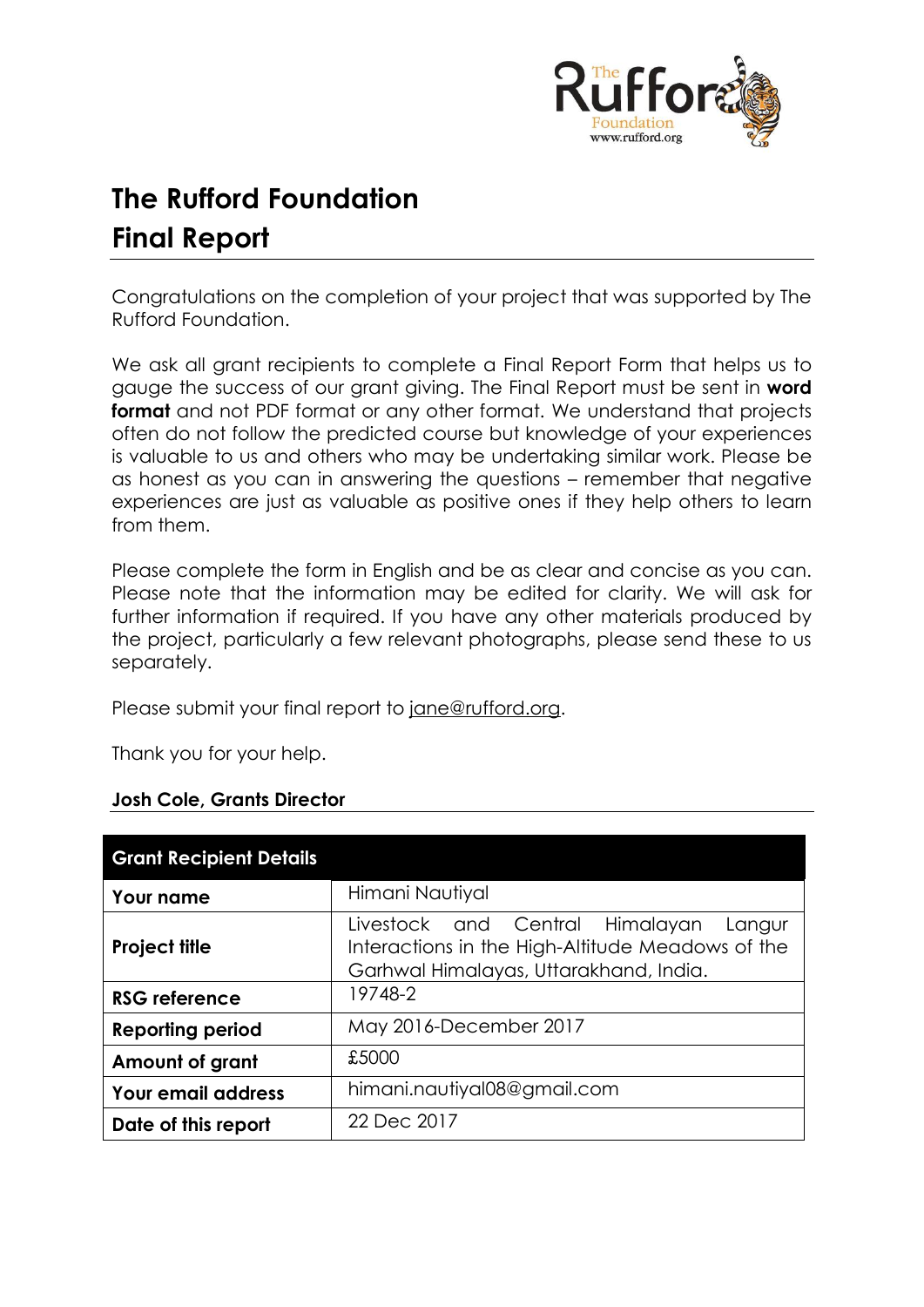

**1. Please indicate the level of achievement of the project's original objectives and include any relevant comments on factors affecting this.** 

| <b>Objective</b>                                                                                                                                  | Z<br>Q<br>achieved | artially<br><u>ichi</u><br>စ္တ | Fully<br>achi<br>Φ | <b>Comments</b>           |
|---------------------------------------------------------------------------------------------------------------------------------------------------|--------------------|--------------------------------|--------------------|---------------------------|
| <b>Interaction</b><br>between<br>livestock and langurs                                                                                            |                    |                                |                    | Please refer to Comment 1 |
| of<br>Documentation<br>medicinal<br>plant<br>knowledge in remote<br>high-altitude villages                                                        |                    |                                |                    | Please refer to Comment 2 |
| Continuation<br>the<br>of of<br>awareness programme<br>in the Mandal Valley for<br>sustainable<br>use<br>ot<br>natural resources in the<br>future |                    |                                |                    | Please refer to Comment 3 |

# **Comment 1 Interaction between livestock and langurs**

*Behavioural observations and exclusion experiments to evaluate potential livestocklangur resource competition*

To understand the competition between livestock (sheep and goats) and langur for feeding resources in the high altitude meadows of Rudranath, we have set up 44 vegetation plots (22 experimental and 22 control). We installed them in the first week of June (beginning of the summer alpine meadow grazing season) just before there is largest congregation of livestock's in the study area. It is the time when there will be highest level of grazing by livestock's in the alpine meadows. We collected the data from the experimental plots at the end of August (end of the alpine meadow grazing season). To reduce the impact on local wildlife, we have used locally available biodegradable material like jute rope and wooden sticks to make the experimental plots. Out of total, 13 plots were fully damaged by livestock and could not be included in the final analysis.

# Refer **Figures 1, 2**

Langurs in Rudranath spent the maximum time feeding on leaves and fruits of the tree species found in nearby timberline forests, but herbs growing on the meadows also contributed as an important part of their diet. A total of 18 species of herbs were recorded being consumed by the langurs and among them, 12 species were damaged due to livestock grazing (67%). *Potentilla microphylla,* one of the important herbs recorded in the langur diet was damaged by livestock in 19% of the 22 experimental plots. We found, 48% loss in total growth compared to the control plots. Another important species in the langur diet, *Anemone tetrasepala,* was also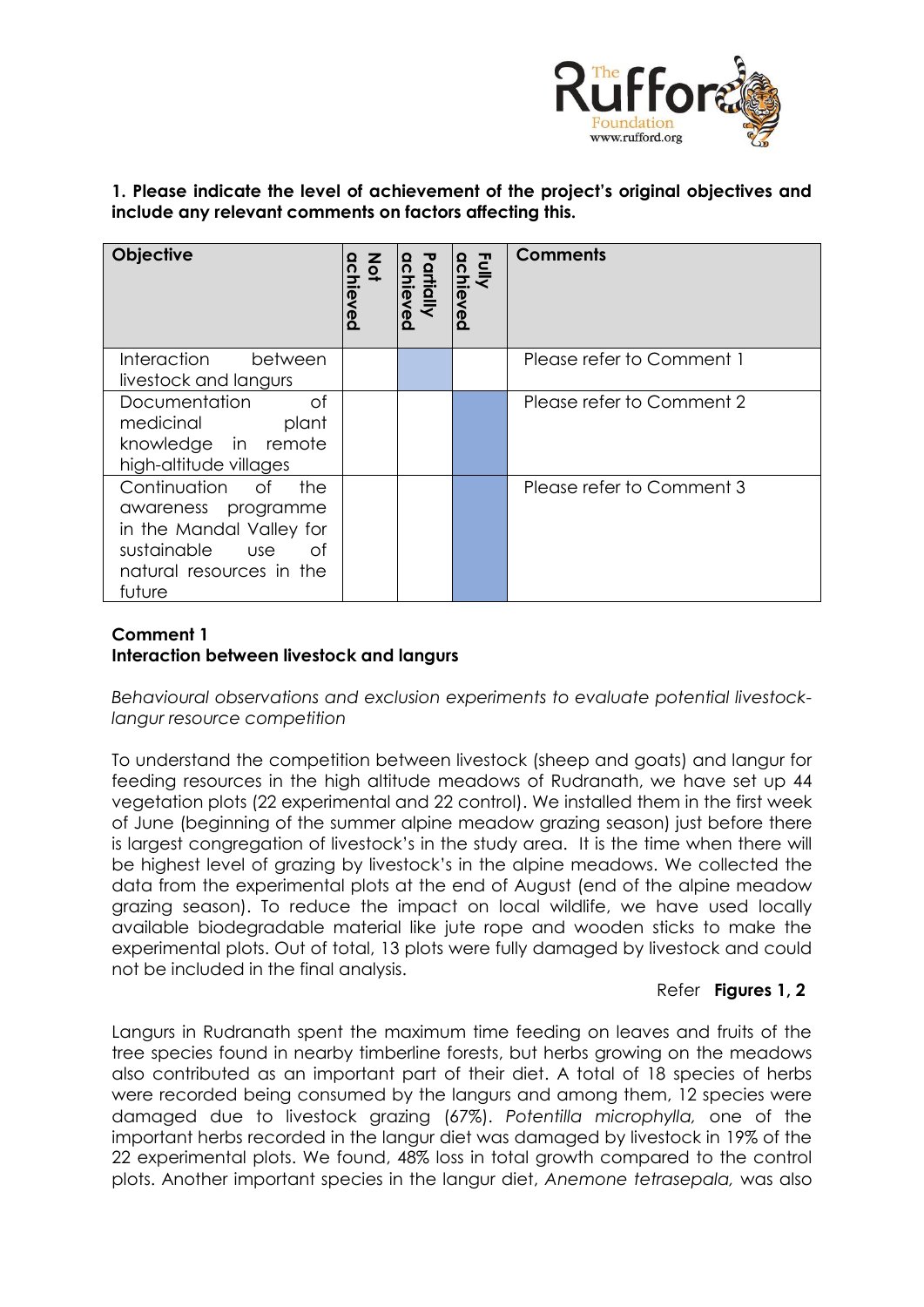

moderately damaged by the livestock (43%). More detailed study is needed to check the long-term impact on these high altitude meadows by livestock. These preliminary results showed a high level of competition between livestock and langurs in the alpine meadows.

**Table1:** Comparison among langur diet, percentage of dame by livestock in sampling plots (n=22) and growth loss of plants from harvested plots (n= 9).

| S.N                      | <b>Species</b>                                 | <b>Type</b> | %Fe   | $\%$<br><b>Damage</b><br>by<br>livestock | $\%$<br>Growth<br>loss |
|--------------------------|------------------------------------------------|-------------|-------|------------------------------------------|------------------------|
| $\mathbf{I}$             | Quercus semecarpifolia Sm.                     | Tree        | 35.32 | 0.00                                     | 0.00                   |
| $\mathbf{2}$             | Sorbus microphylla Wallich ex J. D. Hooker     | Shrub       | 29.53 | 0.00                                     | 0.00                   |
| 3                        | Asplenium sp.                                  | Fern        | 7.01  | 0.00                                     | 0.00                   |
| $\overline{\mathcal{A}}$ | Moss insects                                   | Fauna       | 4.98  | 0.00                                     | 0.00                   |
| 5                        | Prunus cornuta (Wall. ex Royle.) Steud.        | <b>Tree</b> | 2.45  | 0.00                                     | 0.00                   |
| 6                        | Rhododendron campanulatum D.Don.               | <b>Tree</b> | 2.12  | 0.00                                     | 0.00                   |
| $\overline{7}$           | Pedicularis hoffmeisteri Klotzsch              | Herb        | 2.04  | 0.00                                     | 0.00                   |
| 8                        | Betula utilis Don                              | <b>Tree</b> | 1.88  | 0.00                                     | 0.00                   |
| 9                        | Potentilla microphylla D. Don                  | Herb        | 1.55  | 14.06                                    | 48.16                  |
| 10                       | Anemone tetrasepala Royle                      | Herb        | 1.31  | 42.86                                    | 0.00                   |
| 11                       | Earthworms                                     | Fauna       | 1.31  | 0.00                                     | 0.00                   |
| 12                       | Euphorbia stracheyi Boiss.                     | Herb        | 1.31  | 4.17                                     | 21.62                  |
| 13                       | Cyananthus lobatus Wall.ex Benth               | Herb        | 1.22  | 3.75                                     | 43.37                  |
| 14                       | Dactylorhiza hatagirea (D. Don)                |             | 1.06  | 10.19                                    | 0.00                   |
| 15                       | Bistorta mscrophylld (D.Don) Sojak             |             | 0.90  | 13.12                                    | 45.13                  |
| 16                       | Trigonotis rotundifolia Wall                   |             | 0.90  | 13.33                                    | 74.68                  |
| 17                       | Rubrivena polystachya (Wall. Ex Meisn) M. Kral | Herb        | 0.82  | 0.00                                     | 35.00                  |
| 18                       | Nardostachys jatamansi (D.Don) DC.             | Herb        | 0.65  | 9.38                                     | 42.61                  |
| 19                       | Rumex nepalensis Spreng.                       | Herb        | 0.65  | 15.98                                    | 26.51                  |
| 20                       | Geum elatum Wall.ex G. Don                     | Herb        | 0.65  | 4.81                                     | 31.09                  |
| 21                       | Lindelofia longiflora (Benth) Baill            | Herb        | 0.65  | 5.00                                     | 27.27                  |
| 22                       | Persicaria nepalensis (Meisn) Miyabe           | Herb        | 0.49  | 0.00                                     | 25.34                  |
| 23                       | Saxifraga diversifolia Wall.ex Seringe         | Herb        | 0.41  | 0.00                                     | 0.00                   |
| 24                       | Lyonia ovalifolia (Wall.) Drude.               | Herb        | 0.33  | 0.00                                     | 0.00                   |
| 25                       | Bupleurum himalayense Klotzsch                 | Herb        | 0.24  | 40.00                                    | 75.60                  |
| 26                       | Mushroom                                       | Fungi       | 0.16  | 0.00                                     | 0.00                   |
| 27                       | Viola biflora L.                               | Herb        | 0.08  | 0.00                                     | 0.00                   |

*Comparative study of parasite transmission between livestock and langurs in the high-altitude meadows*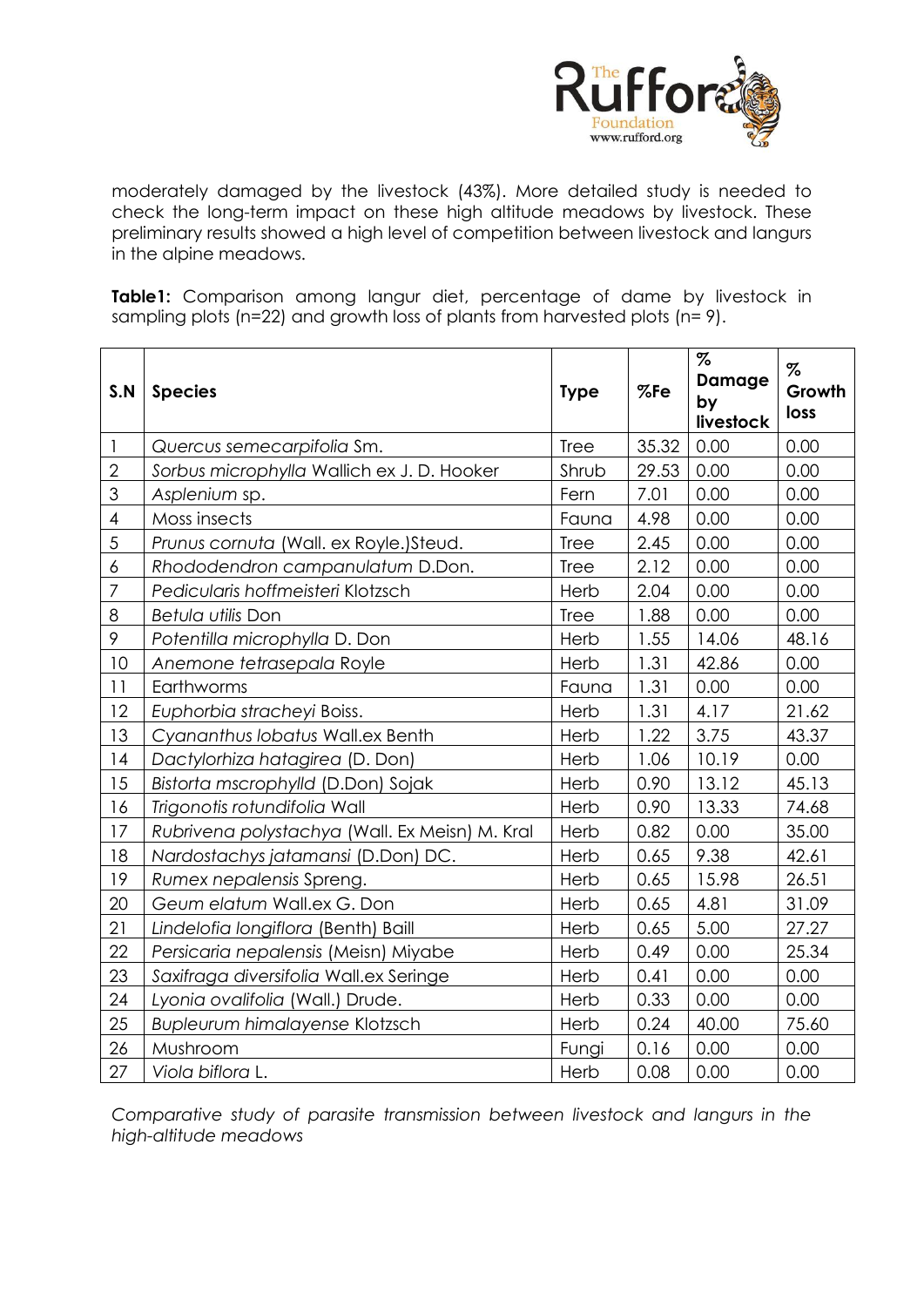

#### Major gastrointestinal parasite groups present in langur and livestock (sheep and goats)

All major groups of intestinal parasite such as nematodes, protozoans and trematodes were recorded in langurs and in livestock of Rudranath meadows. In total, 25 fecal samples from livestock and 26 from langurs were quantified. We carried out quantitative analysis for both sample sets using the McMaster technique. We calculated EPG (eggs per gram feces) and CPG (cysts per gram feces) to count the intensity of parasite load. *Dicrocoelium* sp. (trematodes) *Eimeria* sp. (protozoa) and Capillariidae*, Oesophagostomum, Strongyle*, *Strongyloides*, *Trichostrongylus*, *Trichuris* (nematodes) were identified.

#### Refer **Figure 3**

# Inter-host species comparison of parasite infections

The trends in the difference of intensity and prevalence of infections between livestock and langurs varied by species of parasite. *Dicrocoelium* sp. reside in insects (ants) as an intermediate hosts to eventually infect their primary host. We have observed langurs foraging on insects under the moss in the meadows. There is also a strong possibility that langurs became infected by ingesting infected *Dicrocoelium* ants, the most common source of infections. Livestock also displayed a much higher prevalence of infection by this species (52%) than langurs (12%). It is most likely that the source of this infection is the meadows, and the high number of infected livestock foraging and defecating in the meadows could be responsible for the spill over of infections into langurs.

The intensity of *Oesophagostomum* sp. infection was higher in livestock as compare to langurs, but the prevalence of infection (number of samples containing the eggs of this species) was higher in langurs (31% versus 8%). For *Strongyle* sp., langur infection intensity and prevalence was lower than that of livestock. *Strongyloides* sp. and *Trichostrongylus* sp. infections were more prevalent in livestock. Livestock's are well known hosts of *Trichostrongylus* sp. but it is less common in primates. There is chance of transmitting this particular parasite from livestock to langur. Most primate species worldwide are infected by *Trichuris* sp. and the langurs in Rudranth were no exception with extremely high infection intensity and prevalence, compare to other parasite species.

|   | <b>Parasite Species</b> | <b>Parasite</b><br>Group | of<br>Average<br><b>EPG/CPG</b> |                    | Prevalence $(%)$      |                    |
|---|-------------------------|--------------------------|---------------------------------|--------------------|-----------------------|--------------------|
|   |                         |                          | Livestock<br>(n=25)             | Langur<br>$(n=26)$ | Livestock<br>$(n=25)$ | Langur<br>$(n=26)$ |
|   | Capillariidae Gen.      | <b>Nematodes</b>         |                                 | 165                |                       | 12                 |
| 2 | Dicrocoelium sp.        | <b>Trematodes</b>        | 61                              | 21                 | 52                    | 12                 |
| 3 | Eimeria sp.             | Protozoa                 | 39                              |                    | 20                    | 15                 |
| 4 | Oesophagostomum         |                          |                                 |                    |                       |                    |
|   | sp.                     | Nematodes                | 132                             | 32                 | 8                     | 31                 |

**Table 2:** Type of gastrointestinal parasites and the intensity of infection in the livestock (Goats & Sheep) and langurs in Rudranath meadows.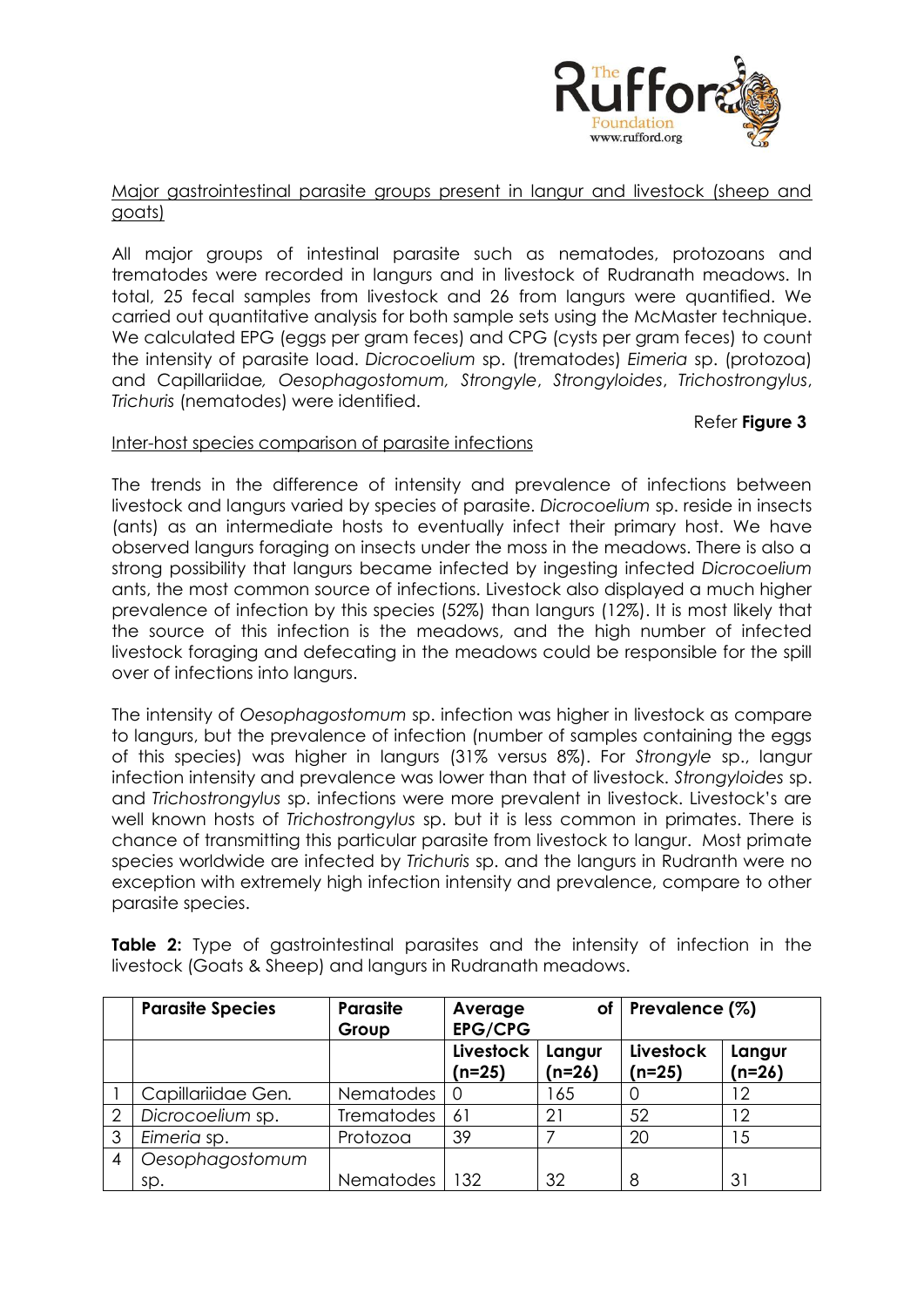

| Strongyle sp.        | Nematodes   73  |     |     | 40 | 1 Q |
|----------------------|-----------------|-----|-----|----|-----|
| Strongyloides sp.    | Nematodes       | 100 | 28  | 64 |     |
| Trichostrongylus sp. | Nematodes       | 134 | 39  | 44 |     |
| Trichuris sp.        | Nematodes   129 |     | 500 | 56 | -92 |

# **Comment 2**

# **Documentation of medicinal plant knowledge in remote high-altitude villages**

We surveyed two high altitude villages namely Dumak and Kalgot, situated at altitudes ranging between 2500 - 2800 m asl. Both villages are far from the nearest approachable road (~ 20 km away) and it has no electricity or cell phone network coverage. The communities of Dumak and Kalgot know the high altitude meadows very well, especially of our study area, the Rudranath meadow. We sampled 80% of the 167 households during our survey. In total, 43% of the respondents belonged to the age group of 20-45 years, 48% were between 46-65 years, and 9% were older than 65. We found an almost equal literacy and illiteracy rate among the respondents, i.e. 51% of the respondents had basic secondary school education. Only 5% of the respondents have governmental jobs and 3% were self-employed (small shop, homestay etc.). The majority of people depended on the agriculture (92%) for their livelihood. Due to remoteness of the area, medicinal plants growing around the village or in the nearby meadows play a very important role in the life of local people. We asked them structured question for better understanding of the importance for medicinal plant in their life. When we asked them if they prefer medicinal plants over drugs provided by a hospitals in the village, 74% of the respondents said yes, and from many years, they have been using these plants to treat basic ailments. 86% of the respondents said that medicinal plants are very important part of their life. We also asked whether the natural availability of medicinal plants have changed in the past few decades. About 93% people said yes, and reported that it has gotten more difficult to get medicinal plants in the last 10-15 years.

# Refer **Figure 4**

We recorded 14 important medicinal plants used by local people, which they use in day to day life for treating certain ailments (Table 3). Mostly the roots of these species are used as medicine in their processed dry powder form throughout the entire year. Villagers collect these plants from the nearby alpine meadows. These plants were mainly consumed for illness like the common cold, fever, indigestion, dysentery, internal wounds, muscular cramps and mouth ulcers. Among the most frequently noted species, *Dactylorhiza hatagire* commonly called 'Hathazari' is used for cuts. Hathazari is collected from the Rudranath alpine meadow. Another important medicinal plant is *Delphinium denudatum,* commonly called 'Mitha jari' and is also collected from the Rudranath alpine meadow.

**Table 3:** List of common medicinal plants reported by respondent during village survey at Dumak and Kalgot village along with their uses.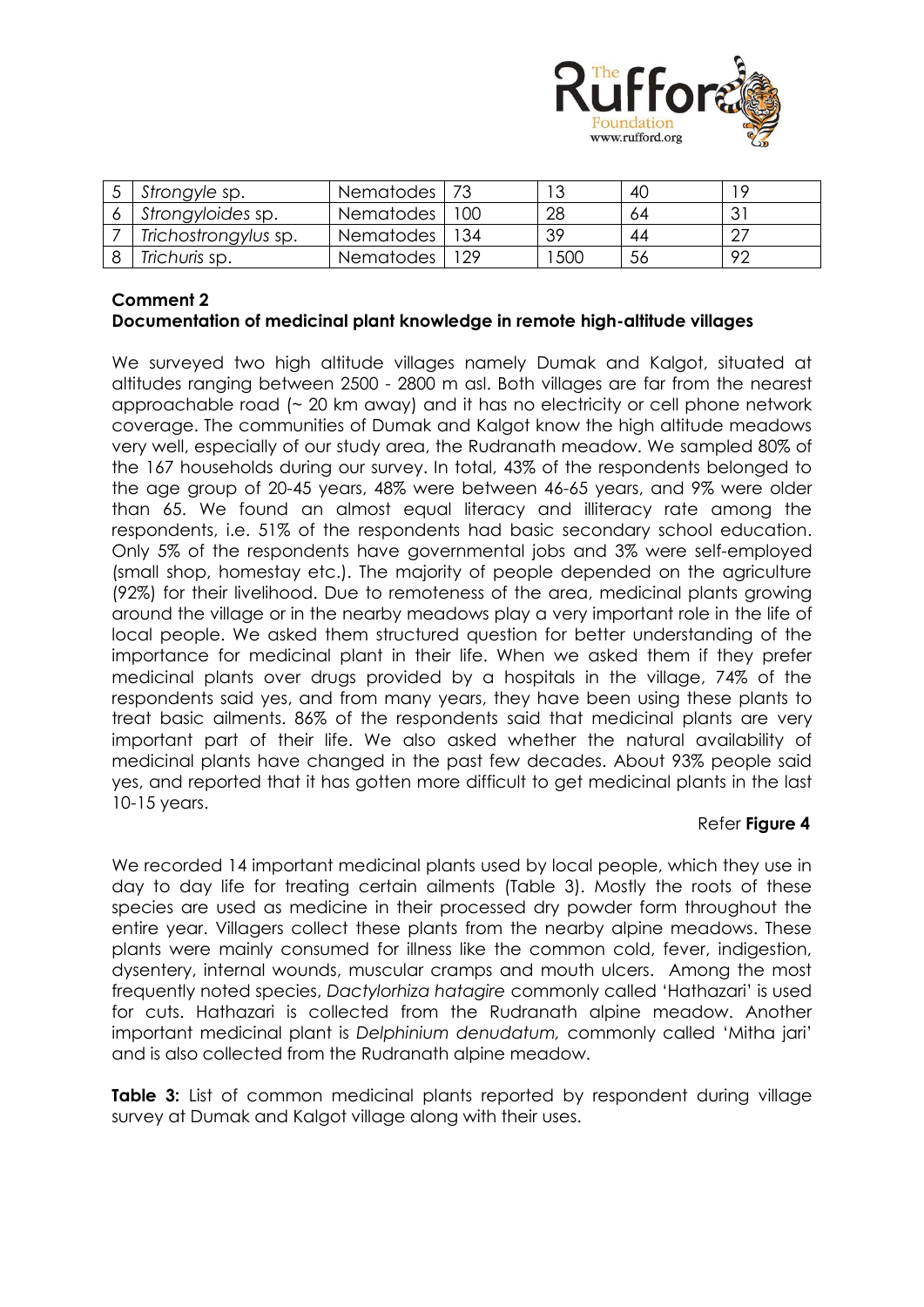

| S.<br>N        | <b>Scientific name</b>                                       | Common<br>name   | Life<br>Form | Part<br><b>use</b> | <b>Uses</b>                                                             | $\%$<br>Use*<br>$(n=167)$ |  |
|----------------|--------------------------------------------------------------|------------------|--------------|--------------------|-------------------------------------------------------------------------|---------------------------|--|
| $\overline{1}$ | Dactylorhiza hatagire                                        | Hatazari         | Herb         | Roots              | Cuts, calcium<br>source                                                 | 17                        |  |
| $\overline{2}$ | Delphinium<br>denudatum                                      | Mitha jari       | Herb         | Roots              | Piles                                                                   | 15                        |  |
| 3              | Girardinia diversifolia                                      | Dud kanali       | Herb         | Roots              | <b>Boils</b>                                                            | 15                        |  |
| $\overline{4}$ | Picrorhiza kurrooa                                           | Kataki           | Herb         | Roots              | Fever                                                                   | 9                         |  |
| 5              | Geranium wallichianu                                         | Majethi          | Herb         | Roots              | Indigestion                                                             | 8                         |  |
| 6              | Nomocharis oxypetala                                         | Ban<br>payanj    | Herb         | Roots              | <b>Heart disease</b>                                                    | 8                         |  |
| $\overline{7}$ | Achyranthes<br>bidentata Bl.                                 | Lich-Kuru        | Herb         | Roots              | Muscular<br>cramps                                                      | 5                         |  |
| 8              | Rheum<br>moorcroftianum Royle                                | Dolu             | Herb         | Roots              | Dysentery,<br>Internal<br>wounds                                        | 5                         |  |
| 9              | Anemone rivularis                                            | Ratanjot         | Herb         | Roots              | Leaf<br>paste<br>and juice<br>for<br>cuts<br>and<br>wounds<br>toothache | $\overline{4}$            |  |
| 10             | Potentilla fulgens                                           | Bajradanti       | Herb         | Roots              | Mouth ulcer                                                             | 3                         |  |
| 11             | Roscoea purpurea Sm                                          | Garud<br>panja   | Herb         | Roots              | Urinary<br>diseases                                                     | 3                         |  |
| 12             | <b>Bistorta</b> affinis                                      | Kukhri           | Herb         | Leav<br>es         | Dysentery                                                               | 3                         |  |
| 13             | Allium stracheyi Baker                                       | Faran            | Herb         | Leav<br>es         | Cold, Spices                                                            | $\mathbf{1}$              |  |
| 14             | Origanum vulgare L                                           | <b>Ban Tulsi</b> | Herb         | Leav<br>es         | Swelling/cold<br>and cough                                              | $\mathbf{1}$              |  |
|                | * Calculated from the responses provided by the respondents. |                  |              |                    |                                                                         |                           |  |

# **Comment 3 Awareness programme in the Mandal Valley**

# *Painting competition in the local elementary school*

We arranged the painting competition in local government elementary schools in the Mandal valley. We selected elementary schools because kids are the future decision makers and this is the age when they can understand more about their surrounding wildlife and can develop compassion for the same. We conducted painting competitions for kids to motivate them to learn more about the wildlife having fun while drawing and colouring their favourite animals. The majority of students drew elephants and monkeys. I noticed that the awareness activities we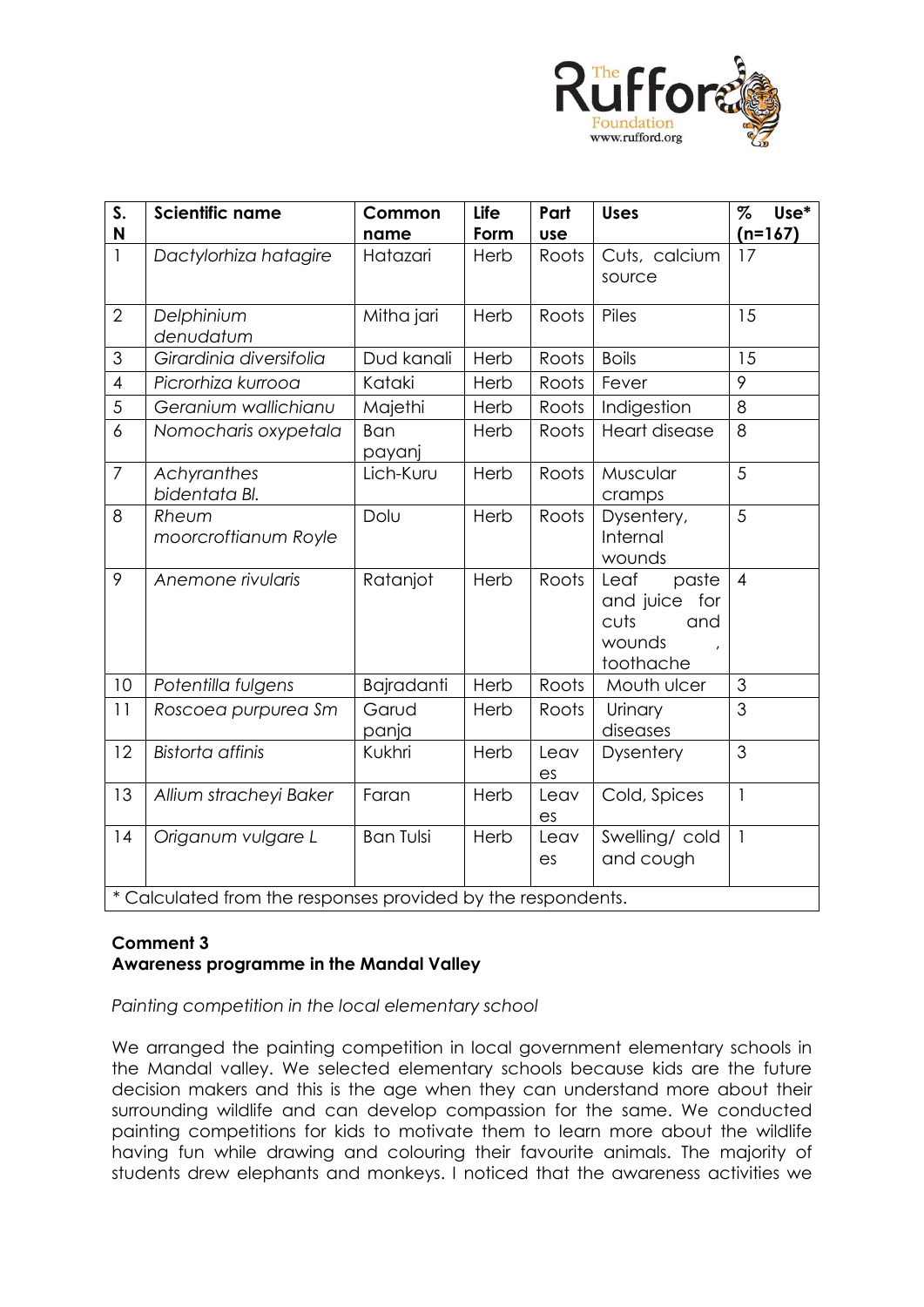

have conducted last year actually had a good impact on them. The majority of kids this year know much about langurs. Their understanding about langurs was reflected in their paintings. Last year, I gave a lecture in same school about life of langur mentioning that they also have families like we do. This year, kids not only drew just an individual monkeys but also families of langurs with adults and infants.

I noticed kids were more eager this time to know more about wildlife and were getting more involved in the activities. With the help of volunteers and my local field assistants, we were able to do multiple activities at same time. Kids from junior KG were not able to draw any animals, so we taught them how to draw, so they could enjoy painting too. We also explained to them about basic ecology of the animals they are observing in their day-to-day life or on the television. I explained that the plants langurs eat are becoming less in the forest, and that is what drives them to the village, so we have to make selective plantations inside the forest to ensure langurs will have enough food in the future for their families. All the students said they were happy to contribute to help raising and planting seedlings with us in the near future. In appreciation for their participation in the programs, we gave small rewards such as notebooks, pens etc. to each participant.

# Refer **Figure 5**

#### *Small lecture on langur life to the Women's Association Committee in Mandal Valley*

I conducted a small meeting with the Women's Association Committee of Mandal village. I explained to them about the langurs' social life. I also explained why langurs are going more inside the agriculture lands recently. We also planned for future awareness activities on a bigger platform and the leader of the Women's Association is willing to help me with that. I also explained to them about the current situation of the forest and over-exploitation of forest products, and they agreed that they have to do something more to protect the forest. Women are the main agricultural work force in this area and they regularly go to forest to collect fodder for their livestock and wood for cooking fuel, so they have a better idea how much the forest has changed as compare to the past. All women were in agreement that they now have more difficulty in collecting livestock fodder and firewood from the forest nearby the village, making it necessary for them to go further into the forest for these daily activities. They also gave me very good information about the degradation of the surrounded forest because of the encroachment. Most of the families have encroached into the forest surrounding the village, and cut down all the trees. Unfortunately all those areas fall under the langurs' home range, reducing the quality of their habitat. Women showed an understanding about this problem and were willing to contribute in the restoration of the surrounding forest.

Refer **Figure 6**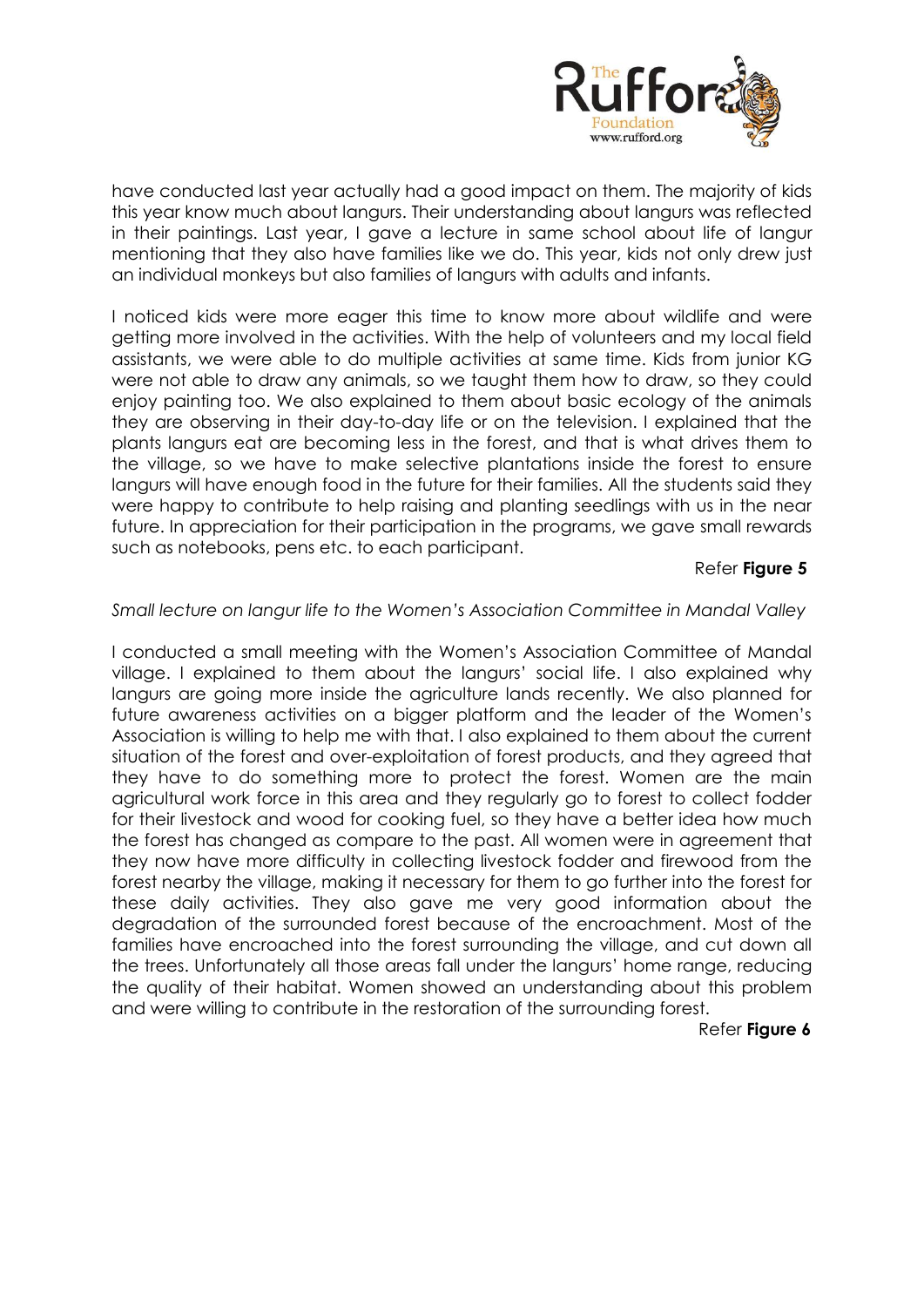



**Figure 1:** Vegetation sampling plots in Rudranath meadows. **Top left-** Measuring herbs length inside (control) and outside (experimental) the plots, **Top right-** control plot made by local material and ropes, **Bottom left-** Measuring percentage damage by livestock, **Bottom right-** control plot damaged by livestock.

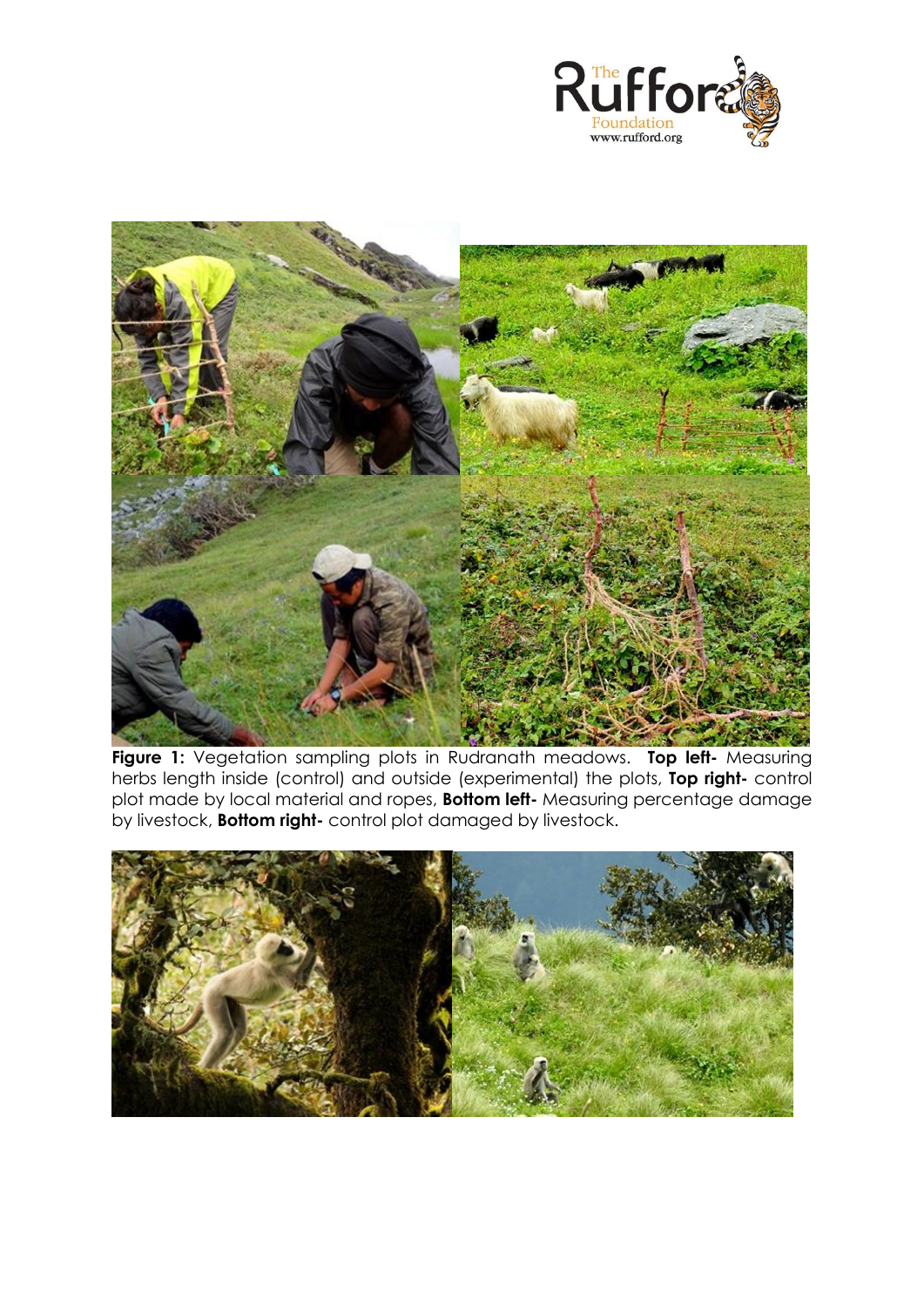



**Figure 2: Top left-** langur searching for insects under the moss, **Top right-** troop of langurs feeding on plants in the Rudranath alpine meadow, **Bottom left-** our basecamp at 3,500 meters above sea level, **Bottom right-** livestock grazing in Rudranath meadow.



**Figure 3:** Parasite species in Livestock and langurs around Rudarnath meadow. A-Strongyle sp. egg, B- Trichuris sp. egg, C- lungworm, D- Strongyloides sp. egg, E-Oesophagostomum sp. egg, F- Eimeria sp Cysts. G- Dicrocoelium sp egg. H-Trichostrongylus sp. egg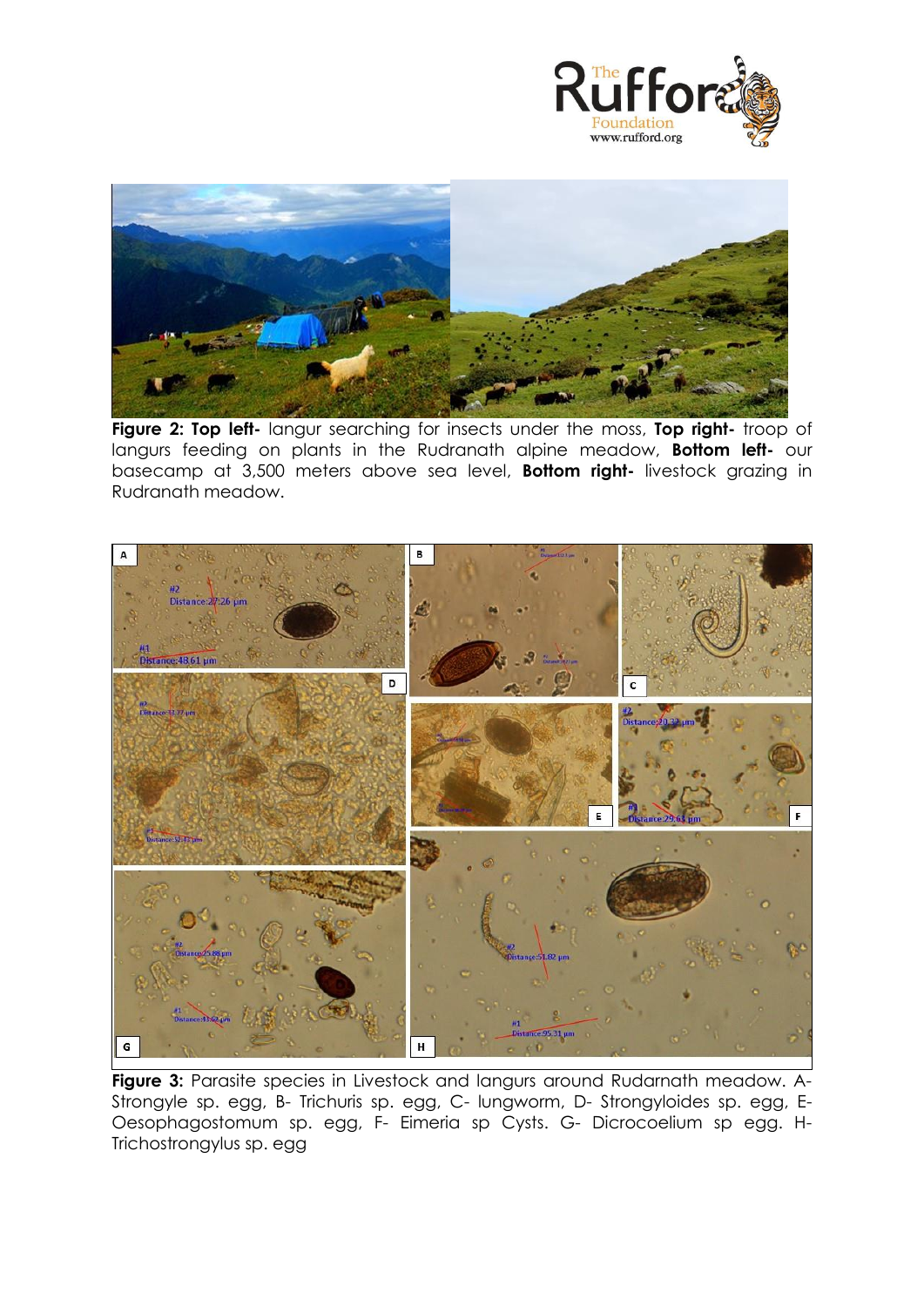



**Figure 4**: Questionnaire survey in two high altitude villages. **Top left-** asking questions about medicinal plant use with the help of a pictorial guide of medicinal plants, **Top right-** Dumak village, **Bottom left-** local community at Dumak village, **Bottom right**villager processing local red beans which are a very important crop in Dumak and Kalgot village.

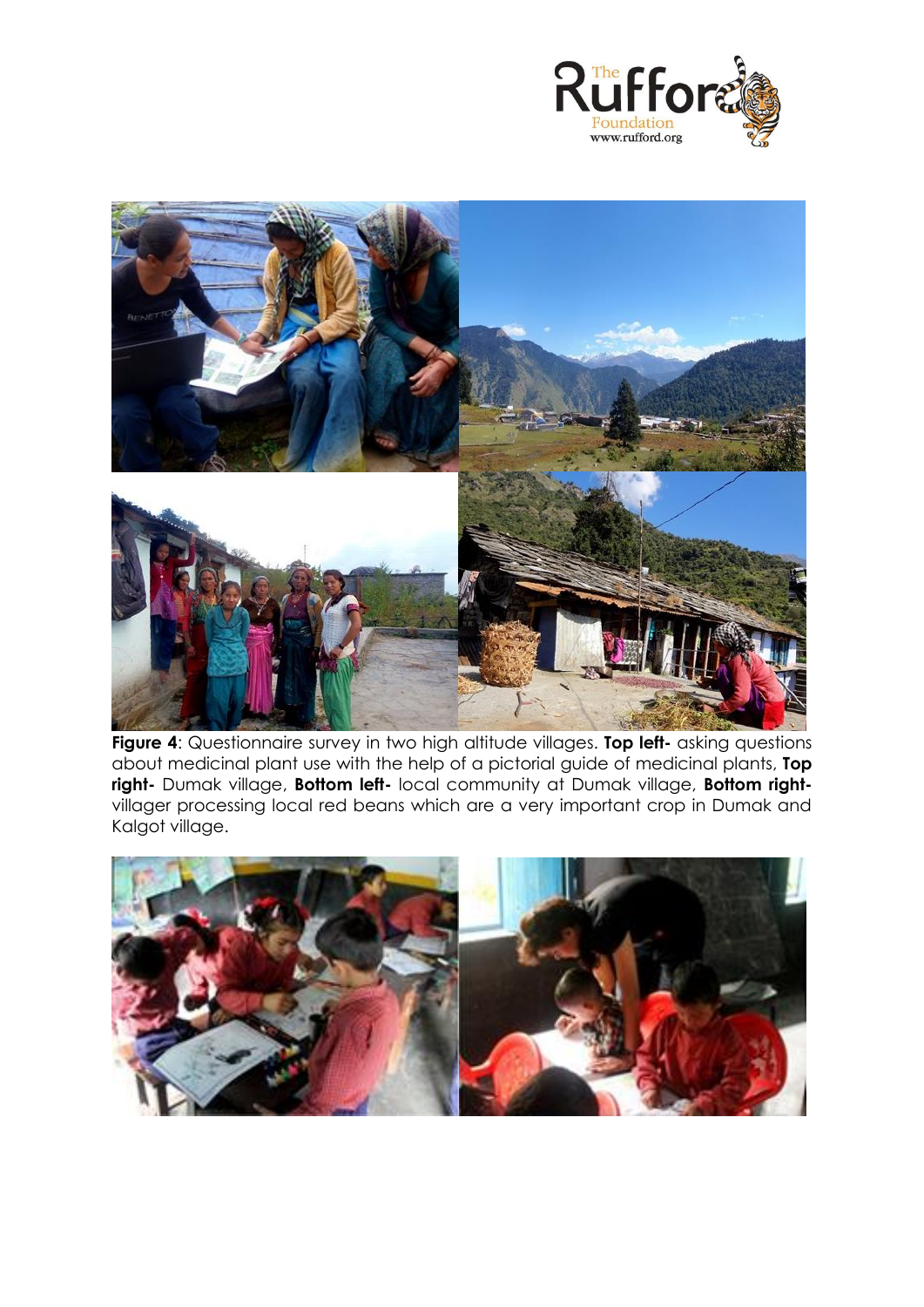



Figure 5: Painting competition at the elementary school in Mandal valley. Top left-Class 4 and 5 students drawing their favourite animals, **Top right-** teaching junior KG kids, **Middle left**- drawing by class 4<sup>th</sup> student which reflect her understanding about the langur family, **Middle right-** Class 2nd students drawing their favourite animals, **Bottom left-** Class 3rd students drawing their favourite animals, **Bottom right-** teaching kids about the basic ecology of animals found in the surrounding forests of the village or what they watch on the television.

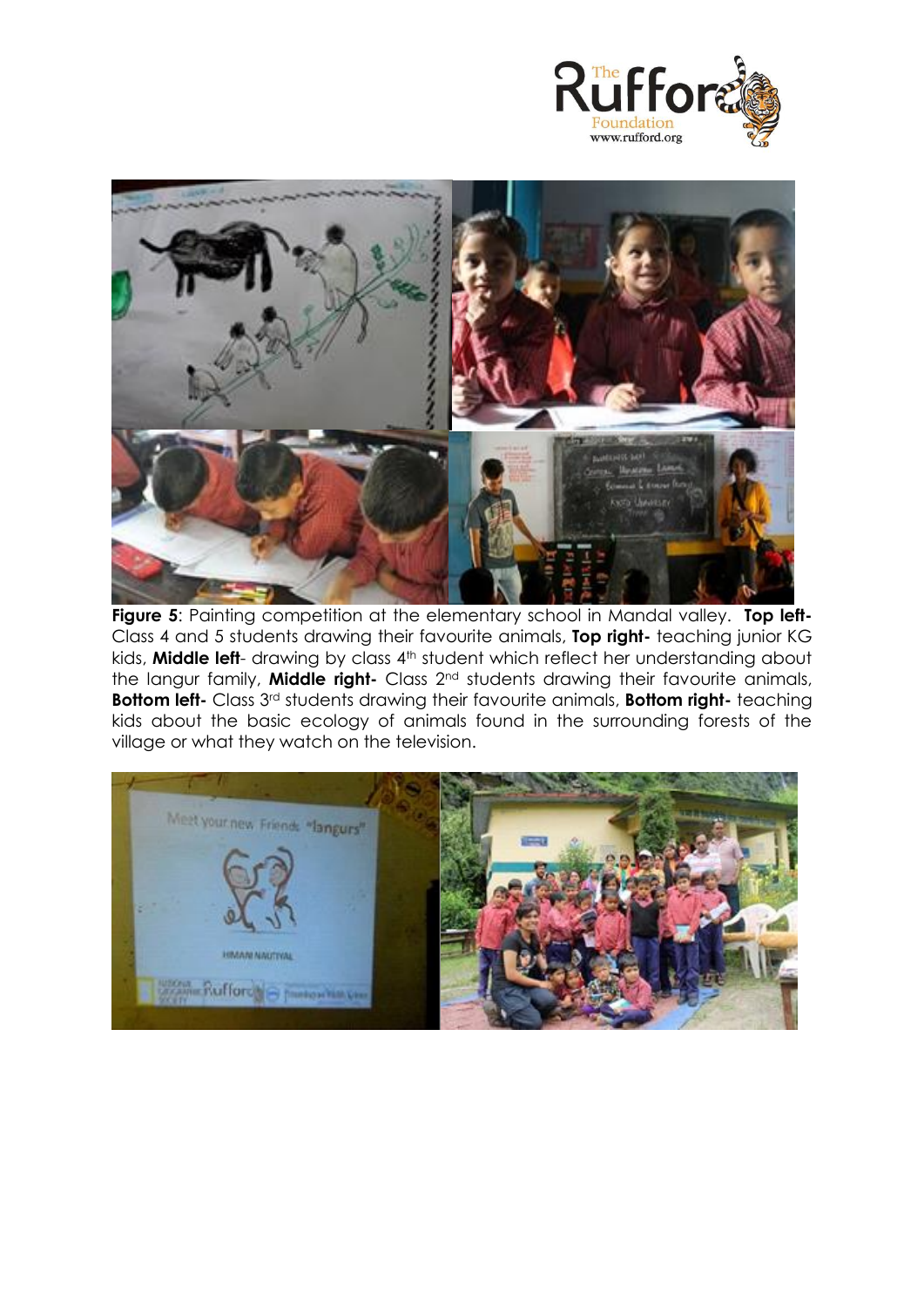



**Figure 6**: Lecture on langur life. **Top left-** First slide of the lecture, **Top right-** group photograph with local community members and students after the awareness class**, Bottom left-** explain to village women about langurs and forest degradation issues, **Bottom right-** discussion with women association committee head for future awareness activities.

# **2. Please explain any unforeseen difficulties that arose during the project and how these were tackled (if relevant).**

The fieldwork was done in higher Himalayas. Due to the high altitude conditions, we had to face many challenges because of torrential wind and rain, which was almost constant during the months of fieldwork. We made our tents like local herders do at Rudranath meadow, so it could handle the high altitude hailstorms and heavy winds. At first, it was really difficult to follow the langurs because of harsh weather and because they were too shy, since they have never encountered humans trying to follow them from a close distance. Our hard efforts every day, and learning new skills for coping with the harsh climatic conditions made this project successful.

# **3. Briefly describe the three most important outcomes of your project.**

**1-** We found that herbs growing on the meadows are an important part of the langur diet at high altitudes. 67% of the herbs consumed by the langurs were damaged by livestock which had an impact of plant growth and their availability to langurs. These results show the potential competition between langur and livestock for feeding. To see the impact of this competition on langur behaviour ecology, we have to collect behaviour data on a long-term basis. We also found three major groups (nematode, protozoa and trematodes) of gastrointestinal parasites in the livestock and langur populations. We found differences in intensity and prevalence of infections between them. It is most likely that the source of this infection is the meadows, and the high number of infected livestock foraging and defecating in the meadows could be responsible for the spill over of infections into langurs. We need more detailed studies to understand parasite species at the species level, in order to confirm parasite transmission from livestock to langurs.

**2-** The medicinal plant survey in the high altitude villages showed that these plants are very important for the local people. Remoteness of the areas is the main cause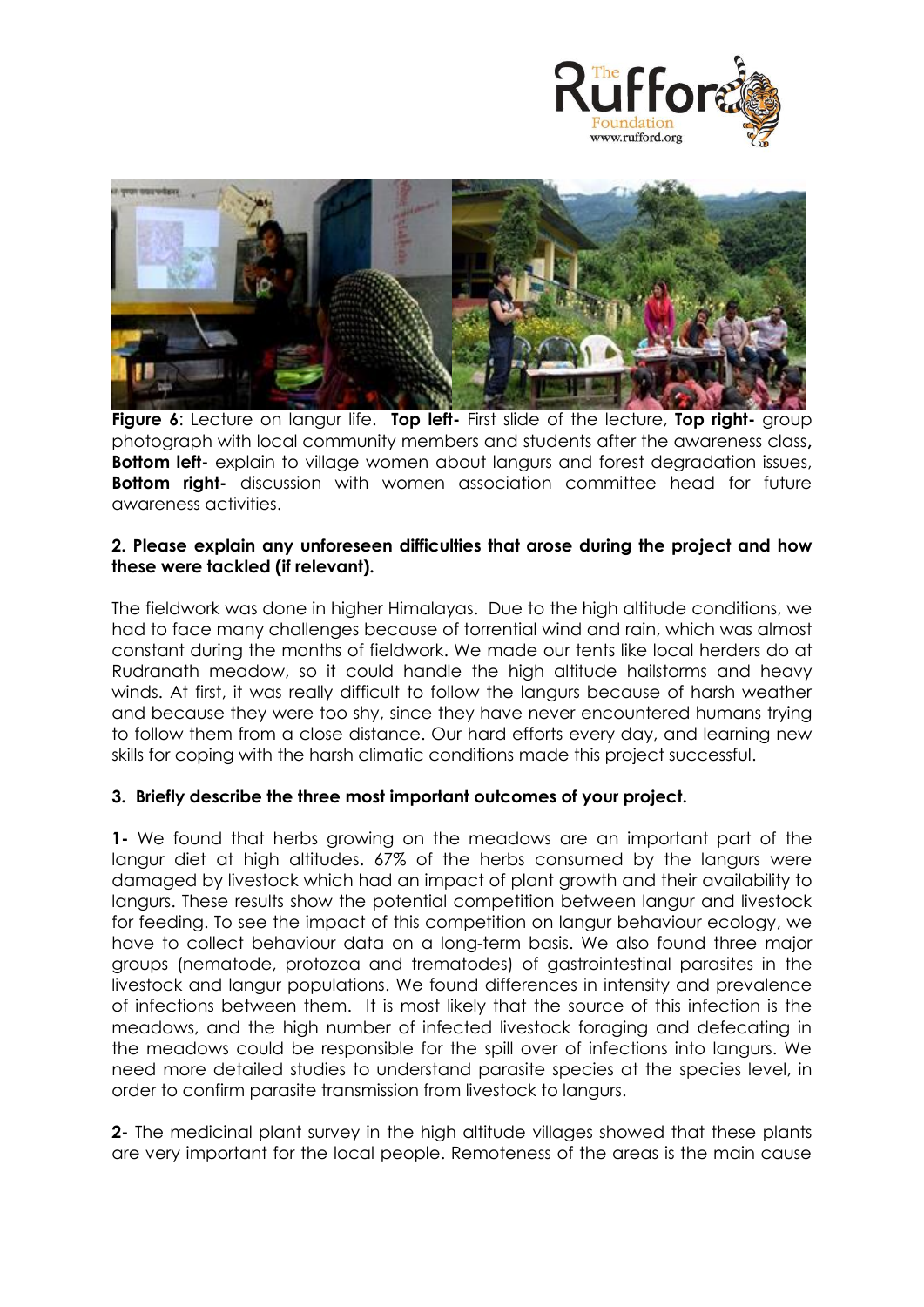

of their highly developed knowledge about the value of medicinal properties as a primary source of treatment for many illnesses with these herbs.

**3-** We found that the previous year's outreach activities had a major impact on kid's understanding about the wildlife surrounding their village. Women from Mandal valley were able to understand that the cause of crop damage by langurs was increasing because of high pressure on the surrounding forest by the women themselves collecting large amounts of fodder and fuelwood. They were willing to help with the planting of trees in the forest with us in future.

#### **4. Briefly describe the involvement of local communities and how they have benefitted from the project (if relevant).**

The project conducted in the higher elevation areas, from beginning to end involved the local people, and their participation was important for our success. Our site was 32 km from the nearest road worthy road, so we hired local people as porters to carry stuff up to the mountain, which gave them continuous economic benefits throughout months of the project. Local field assistants and the camp caretaker were from Mandal village (selected people based on economic condition). This project was very important for them as they got income that is normally difficult to obtain in this area. Another benefit for them to work in this project is that they got trained in scientific data collection and collation of results on the computer, which helped them to improve their knowledge. If they have good abilities in field, they will get good opportunities in the future for field assistantship position in other higher Himalaya scientific projects. For setting up the vegetation plots, we hired local people who not only benefitted economically, but they also learned about scientific techniques of vegetation sampling; another useful skill for future work in scientific projects. Awareness activities done in Mandal valley helped local people in terms of understanding the reasons of crop raiding by langurs and other animals. This led to their willingness to help with replanting of preferable tree species in the forest surrounding the village. Our talk about local wildlife and langur ecology at the elementary school will help to involve kids in wildlife related studies. If they are interested to know more about the wildlife at this age, they can be very good nature guides in the future, a lucrative job in this area of high touristic value providing them a good economic resource.

#### **5. Are there any plans to continue this work?**

This project focused on big landscapes and different elevation zones in the Himalayas. There is a need to continue this project to successfully complete the larger goals. In these past 3 years, we were able to get a basic idea about langur ecology in this unstudied area and get the people's involvement in the project. This has helped to set up some basic guidelines for conservation activities. Our results suggested parasite transmission from livestock to langurs in the higher elevations. For a better understanding of parasite transmission, we have to genetically identify parasite species. We found it bit difficult to collect fecal samples from the higher elevation, so it would be good if we collect samples from the langurs nearby villages (at lower elevation from our previous field site) and identify the species of parasite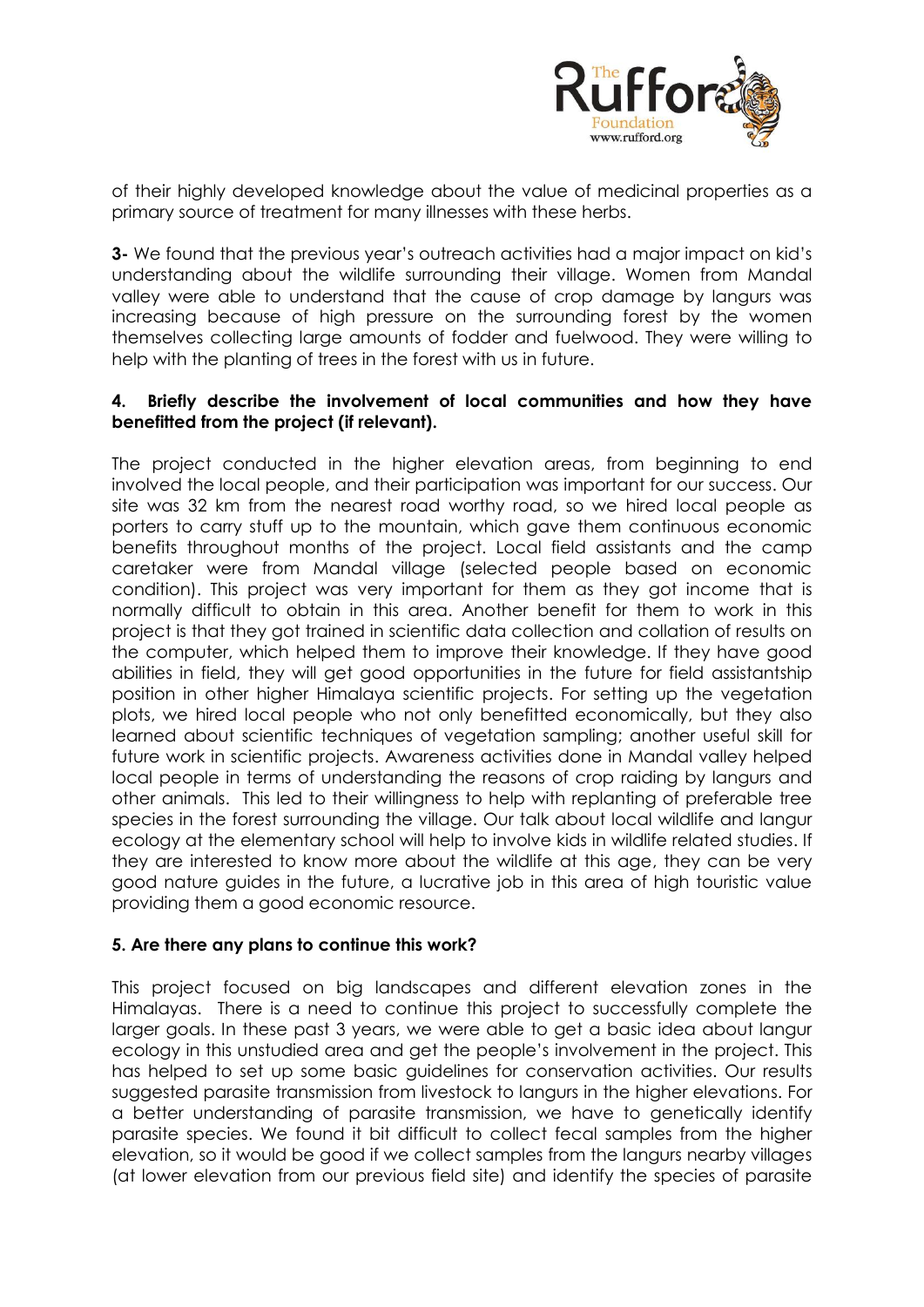

and also compare the parasite load between high and lower elevation populations. There is a need to continue our awareness activities as we can see it is having a good impact on the kids. Awareness activities in the local school and in large groups of village people should be continued. It is right time now to take steps forward to implement active conservation efforts by planting trees with the help of local people and school kids. Keeping all these points in mind, I would like to continue this project at the lower elevation and focus more on conservation activities there.

# **6. How do you plan to share the results of your work with others?**

I want to write popular articles about my work so my research can reach to the general public. I already published two articles about my work in a very good platform (links are here [https://www.natureinfocus.in/indian-wildlife](https://www.natureinfocus.in/indian-wildlife-information/living-with-langurs)[information/living-with-langurs,](https://www.natureinfocus.in/indian-wildlife-information/living-with-langurs) [https://www.ndtv.com/education/blog-adventurous](https://www.ndtv.com/education/blog-adventurous-life-of-langurs-in-the-himalayas-1780589)[life-of-langurs-in-the-himalayas-1780589](https://www.ndtv.com/education/blog-adventurous-life-of-langurs-in-the-himalayas-1780589) ). I also have plans to make short documentaries related to my work, which can be helpful in the terns of awareness activities in the school.

For the scientific community, I have plans to publish my studies in good international journals. One aspect of our research in Rudaranth is currently in press in a research paper form and will be on-line soon in Mammal Studies, a journal of wildlife behavior and ecology. I already presented my previous results at an international symposium in Sri Lanka, Japan and Indonesia. I will present this project's results in an upcoming international symposium in Nepal in February.

# **7. Timescale: Over what period was The Rufford Foundation grant used? How does this compare to the anticipated or actual length of the project?**

Fieldwork was conducted over the period of 1 year starting from May 2016 to June 2017. We expected to finish lab work by the end of September but it was delayed by 1 month. According to our time scale, we were able to finish our final report end of December.

#### **8. Budget: Please provide a breakdown of budgeted versus actual expenditure and the reasons for any differences. All figures should be in £ sterling, indicating the local exchange rate used.**

| <b>Item</b>                          | $\overline{a}$<br>$\overline{\Phi}$<br>መ | ctual<br>non | <b>Differ</b> | <b>Comments</b> |
|--------------------------------------|------------------------------------------|--------------|---------------|-----------------|
| Air travel: Return air travel from   | 685                                      | 685          | O             |                 |
| headquarters, Bangalore, to the      |                                          |              |               |                 |
| field site for two persons           |                                          |              |               |                 |
| Local travel in the field: Taxi hire | -23                                      | 23           |               |                 |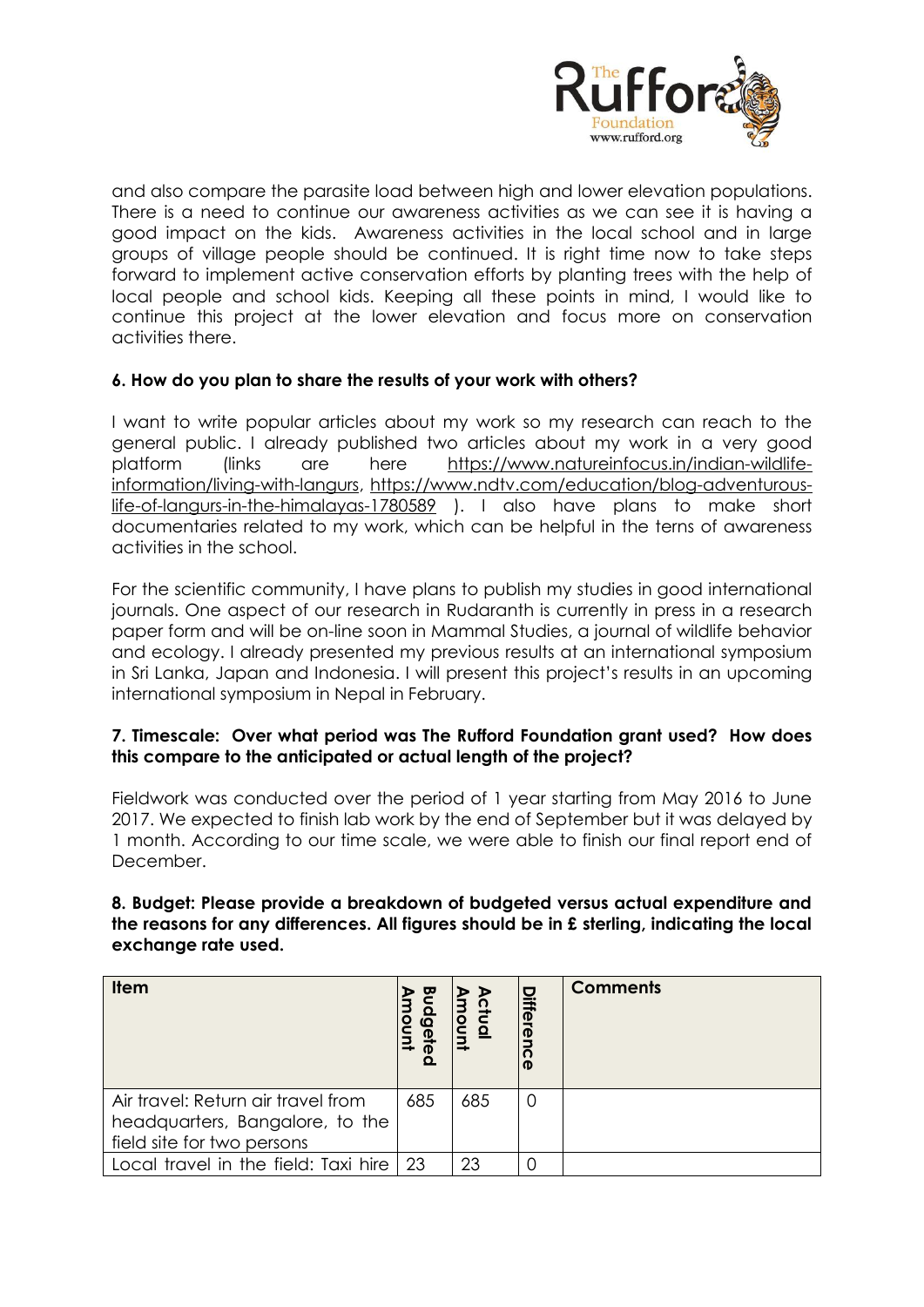

| and train transportation from<br>Delhi (nearest airport) to the field<br>site.                                                                                                                                 |      |      |                |                                                                                                                                                        |
|----------------------------------------------------------------------------------------------------------------------------------------------------------------------------------------------------------------|------|------|----------------|--------------------------------------------------------------------------------------------------------------------------------------------------------|
| Food transportation in the field:<br>Mule transport, from Mandal to<br>Rudranath, 35 km trek in each<br>direction                                                                                              | 520  | 600  | 80             | Transportation<br>cost<br>depends on the<br>season.<br>During high raining days, it<br>was raised by the trekkers<br>due to high risk to the<br>Mules. |
| Salaries for field assistant and<br>field guide                                                                                                                                                                | 1654 | 1654 | $\overline{0}$ |                                                                                                                                                        |
| Awareness activities                                                                                                                                                                                           | 300  | 300  | $\Omega$       |                                                                                                                                                        |
| Field gear: Torches, batteries and<br>camping<br>equipment,<br>solar<br>medicines.<br>Herbarium<br>lamps,<br>identification charges, Labour<br>costs<br>for<br>construction<br>of<br><b>Experimental plots</b> | 1550 | 1550 | $\overline{0}$ |                                                                                                                                                        |
| Field equipment: Glass slides,<br>collection tubes, parasite culture<br>bags, 10% formalin, lysis buffer for<br><b>DNA</b><br>parasite<br>preservation,<br>Portable centrifuge.                                | 560  | 560  | $\overline{0}$ |                                                                                                                                                        |
| Consumables<br>Stationery:<br>and<br>of<br>publication<br>Costs<br>of<br>Information leaflets in the field<br>and reports                                                                                      | 200  | 200  | $\overline{0}$ |                                                                                                                                                        |
| <b>Total</b>                                                                                                                                                                                                   | 5492 | 5572 | 80             | Transportation cost depends<br>on the season. During high<br>raining days, it was raised by<br>the trekkers due to high risk<br>to the Mules.          |

# **9. Looking ahead, what do you feel are the important next steps?**

During our past 3 years of research in broad landscapes, we were able to establish baseline information for this least studied species. Keeping our long-term goals in mind, the next step is to move further in higher quality research and active conservation. From a research point of view, it is important to understand what are the parasite species present in the langurs living in close proximity with people?; to identify them at the genetic level and to know where there is direct transmission between animals and humans in either direction. For conservation, there is an urgent need to replant tree destroyed by human's activities that are important for langur's survival as maturation of trees and effective replacement will take several years. So it is good to start planting as soon as possible. We found a good impact of continued awareness activities within local kids and it is important to continue this for the next few more years.